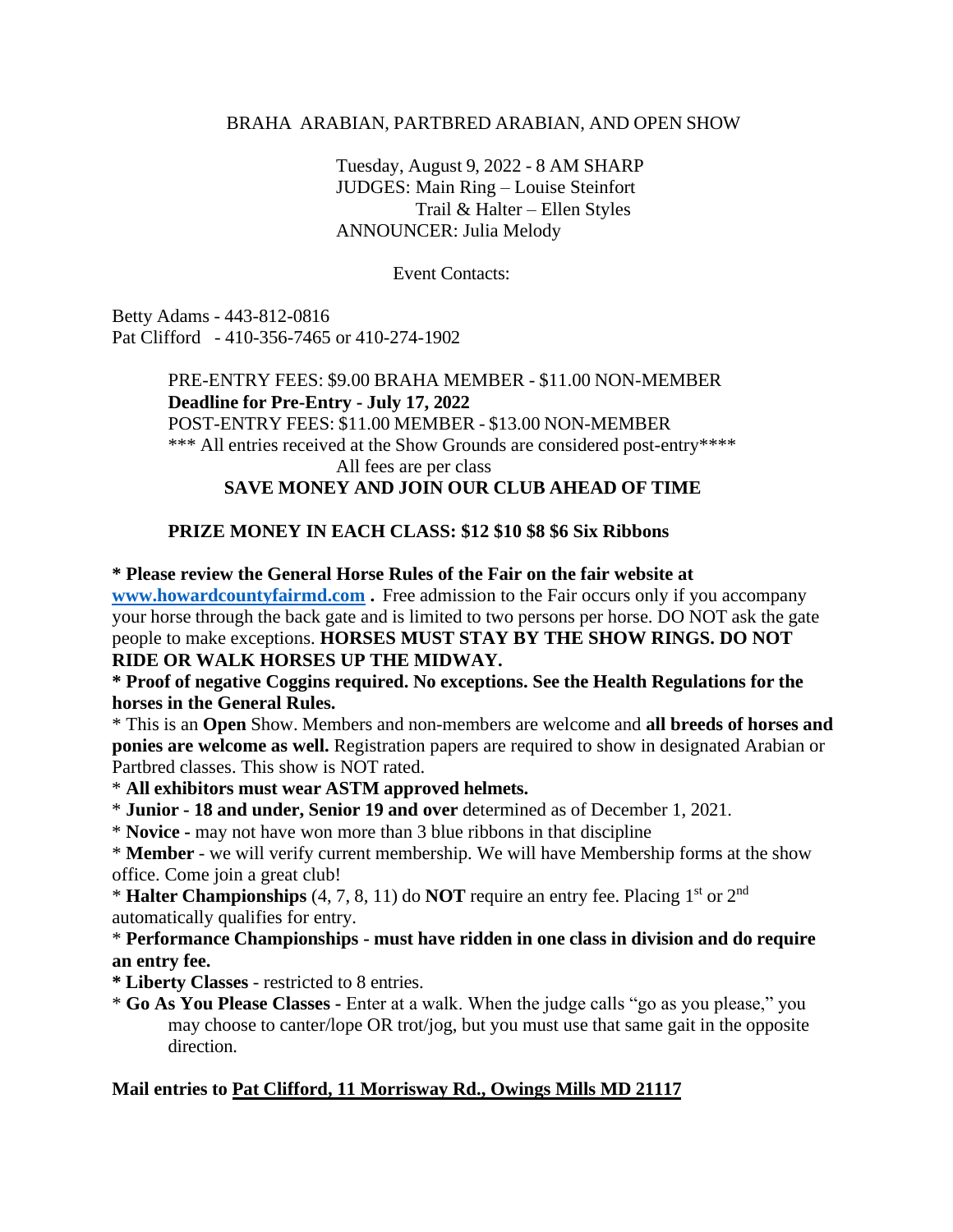# **CLASS LIST**

# **RING 1 - BEGINNING PROMPTLY AT 8 AM**

# **GROOMING & SHOWMANSHIP - OPEN TO ALL BREEDS**

1. GROOMING & SHOWMANSHIP - Senior and Junior combined

# **PUREBRED ARABIAN HALTER**

- 2. PUREBRED FILLIES/MARES (ALL AGES)
- 3. PUREBRED COLTS/STALLIONS/GELDINGS (ALL AGES)
- 4. **CHAMPION PUREBRED (1ST & 2 ND Classes 2, 3)**

# **PARTBRED ARABIAN HALTER**

- 5. PARTBRED FILLIES/MARES (ALL AGES)
- 6. PARTBRED COLTS/STALLIONS/GELDINGS (ALL AGES)
- 7. **CHAMPION PARTBRED (1ST & 2 ND Classes 5 & 6)**
- 8. **GRAND CHAMPION (Champion & Reserve Champion - Classes 4 & 7 only)**

# **OPEN CONFIRMATION (OPEN TO ALL BREEDS)**

- 9. OPEN CONFIRMATION MARES
- 10. OPEN CONFIRMATION GELDINGS/STALLIONS
- 11. **OPEN CONFIRMATION CHAMPIONSHIP (1ST & 2 ND - Classes 9,10)**
- 12. JUNIOR TO HANDLE CONFIRMATION
- (OPEN TO ALL BREEDS, EXHIBITOR 18 & UNDER, **NO STALLIONS).**
- 13. ARABIAN MOST CLASSIC HEAD (**HORSE MUST BE SHOWN IN PLAIN COOLER OR SHEET)**
- 14. **ARABIAN LIBERTY**
- 15. **OPEN LIBERTY (ALL BREEDS EXCEPT ARABIANS)**
- 16. NATIVE COSTUME (ARABIANS ONLY) **THIS CLASS REQUIRES WALK, CANTER & HAND GALLOP IN BOTH DIRECTIONS OF THE RING.)**

# **EXHIBITOR 13 7 UNDER DIVISION (OPEN TO ALL CLASSES)**

17. LEADLINE - 10 AND UNDER (HANDLER ACCOMPANIES HORSE & RIDER WITH LEADLINE ATTACHED TO HALTER/CAVESON)

18. WALK - **NOVICE** 13 AND UNDER (RIDER MUST BE CAPABLE OF AN INDEPENDENT RIDE WITH **NO HANDLER**)

19. WALK 13 AND UNDER (RIDER MUST BE CAPABLE OF AN INDEPENDENT RIDE WITH **NO HANDLER**)

20. WALK/TROT - **NOVICE** 13 AND UNDER (RIDER MUST BE CAPABLE OF AN INDEPENDENT RIDE WITH **NO HANDLER**)

21. WALK/TROT 13 AND UNDER (RIDER MUST BE CAPABLE OF AN INDEPENDENT RIDE WITH **NO HANDLER**)

**WALK/TROT DIVISION (OPEN TO ALL BREEDS EXCEPT CLASS 27)** 22. WALK/TROT PLEASURE NOVICE JUNIOR RIDER (18 & UNDER) - ALL **DISCIPLINES** 23. WALK/TROT PLEASURE JUNIOR RIDER (18 & UNDER) - ALL DISCIPLINES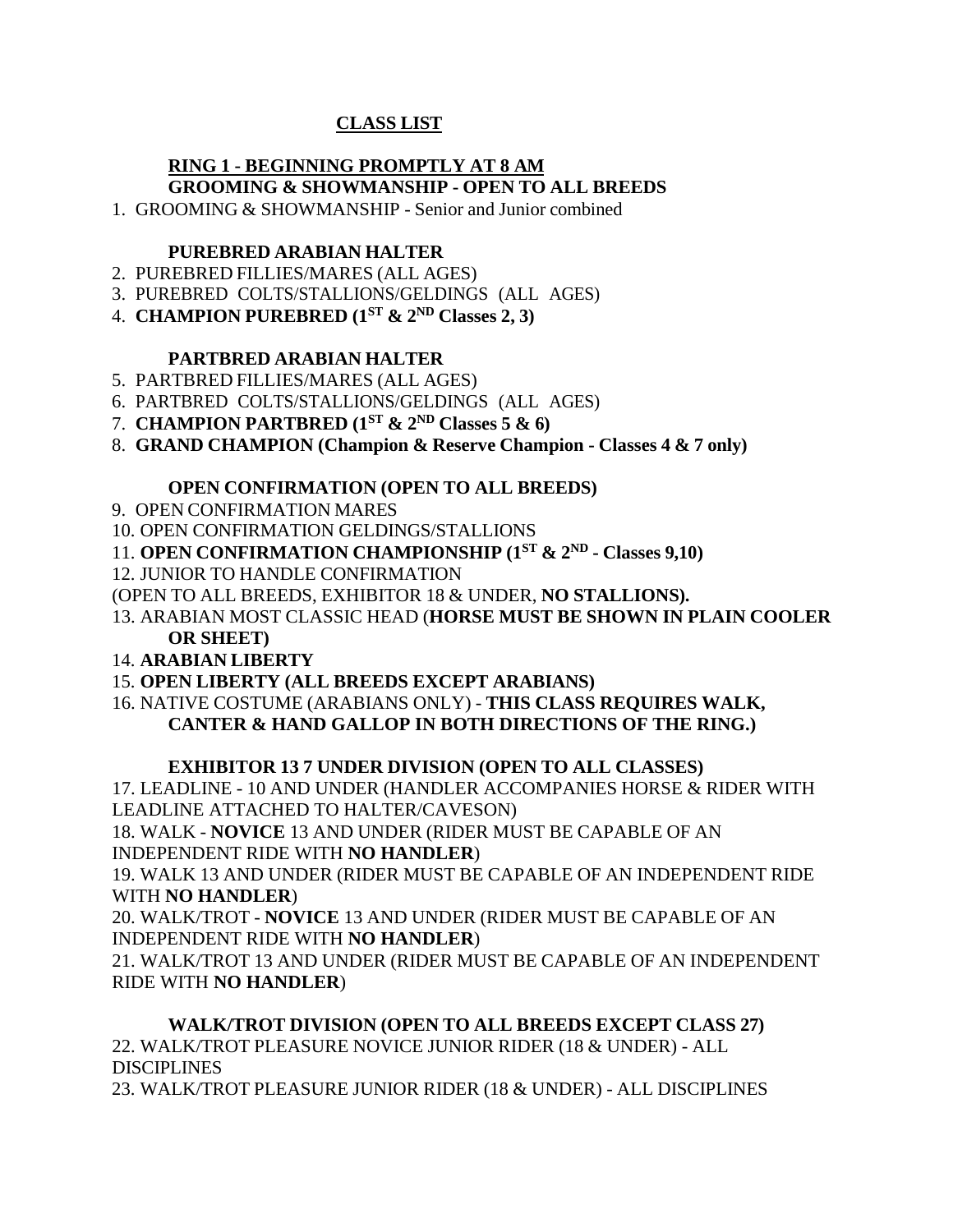24. WALK/TROT PLEASURE **NOVICE SENIOR** RIDER (19 & OVER) - ALL **DISCIPLINES** 

25. WALK/TROT PLEASURE SENIOR RIDER (19 & OVER) - ALL DISCIPLINES 26. OPEN WALK/TROT - ALL DISCIPLINES

27. PUREBRED/PARTBRED ARABIAN WALK/TROT - ALL DISCIPLINES

28. **WALK/TROT CHAMPIONSHIP - ALL DISCIPLINES**

**GYMKAHANA DIVISION - BARREL CLASSES -PLEASE NOTE CHANGE IN TIME AND LOCATION RING 2 AFTER TRAIL & HALTER HANDLING AND NOT BEFORE 12 PM.**

**CHAMPION & RESERVE CHAMPION WILL BE AWARDED FOR BOTH THE SPEED AND WALK/TROT BASED ON POINTS FOR JUNIOR & SENIOR (4 IN ALL)**

**DUE TO TIME CONSTRAINTS, HORSE/RIDER COMBINATION MAY ENTER EITHER SPEED OR WALK/TROT CLASSES, BUT NOT BOTH. ENGLISH OR WESTERN TACK IS ACCEPTABLE FOR ALL CLASSES AND HELMETS ARE MANDATORY.**

29. LEADLINE PLUG - ALL AGES 30. OPEN WALK/TROT TEXAS BARRELS - **JUNIOR** 31. OPEN WALK/TROT TEXAS BARRELS - **SENIOR** 32. OPEN SPEED TEXAS BARRELS - **JUNIOR** 33. OPEN SPEED TEXAS BARRELS - **SENIOR** 34. OPEN WALK/TROT CLOVERLEAF BARRELS - **JUNIOR** 35. OPEN WALK/TROT CLOVERLEAF BARRELS - **SENIOR** 36. OPEN SPEED CLOVERLEAF BARRELS - **JUNIOR** 37. OPEN SPEED CLOVERLEAF BARRELS - **SENIOR** 38. OPEN WALK/TROT PLUG - **JUNIOR** 39. OPEN WALK/TROT PLUG - **SENIOR** 40. OPEN SPEED PLUG - **JUNIOR** 41. OPEN SPEED PLUG - **SENIOR** 42. OPEN WALK/TROT FLAG - **JUNIOR** 43. OPEN WALK/TROT FLAG - **SENIOR** 44. OPEN SPEED FLAG - **JUNIOR**

45. OPEN SPEED FLAG- **SENIOR**

# **PERFORMANCE CLASSES - NOT TO START BEFORE 9:30 AM EXCEPT WHERE DESIGNATED AS ARABIAN/PARTBRED ARABIAN CLASSES ARE OPEN TO ALL BREEDS**

### **ENGLISH PLEASURE DIVISION (SADDLE SEAT, HUNT SEAT, DRESSAGE ATTIRE/TACK REQUIRED)**

46. ENGLISH PLEASURE GO AS YOU PLEASE 47. ENGLISH PLEASURE **NOVICE** RIDER 48. ENGLISH PLEASURE - **JUNIOR** 49. ENGLISH PLEASURE - **SENIOR**